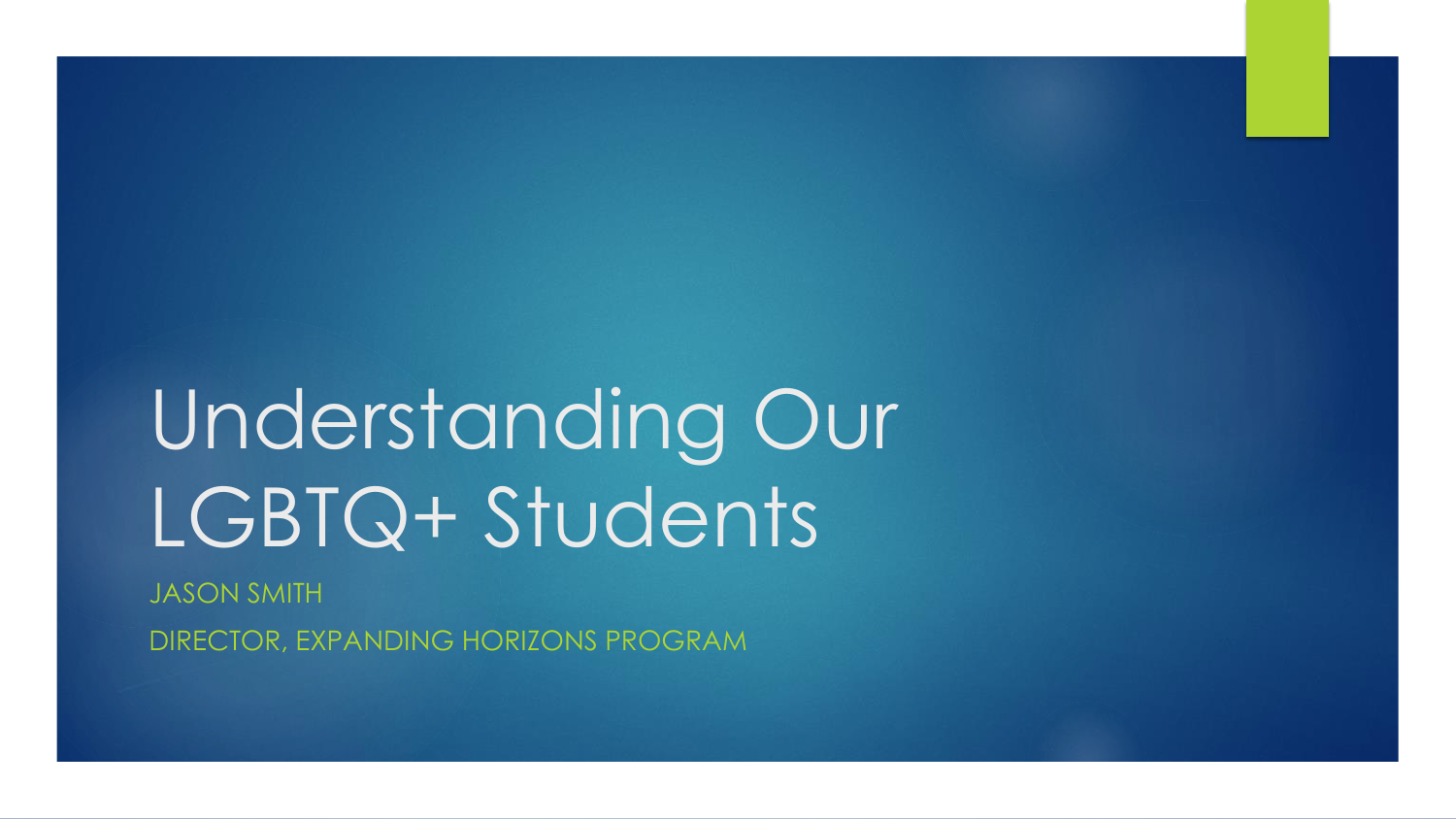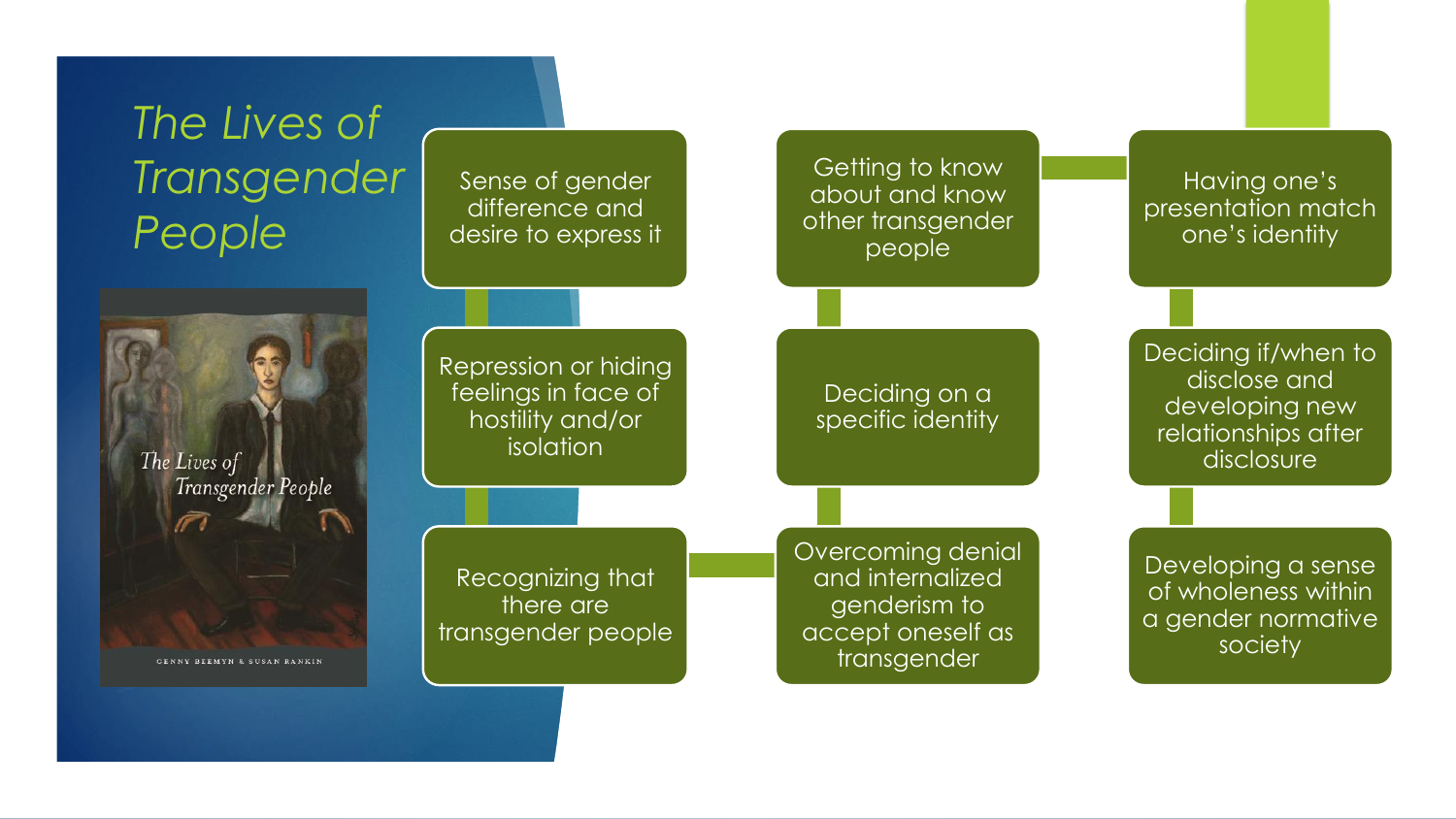### Trans College Students Today

- ▶ Gender-nonconforming, male-assigned children may have had some support for being gender different \**why do I bring up this specific point?*
- **Likely to have had some understanding of their gender** difference as children or youth
- Having recognized themselves as trans from a young age, they are coming to college expecting support and resources
- Many identify outside of a gender binary and live between the two gender extremes of M/F
- May want gender-inclusive pronouns used for themselves (they/them, ze/hir, etc.)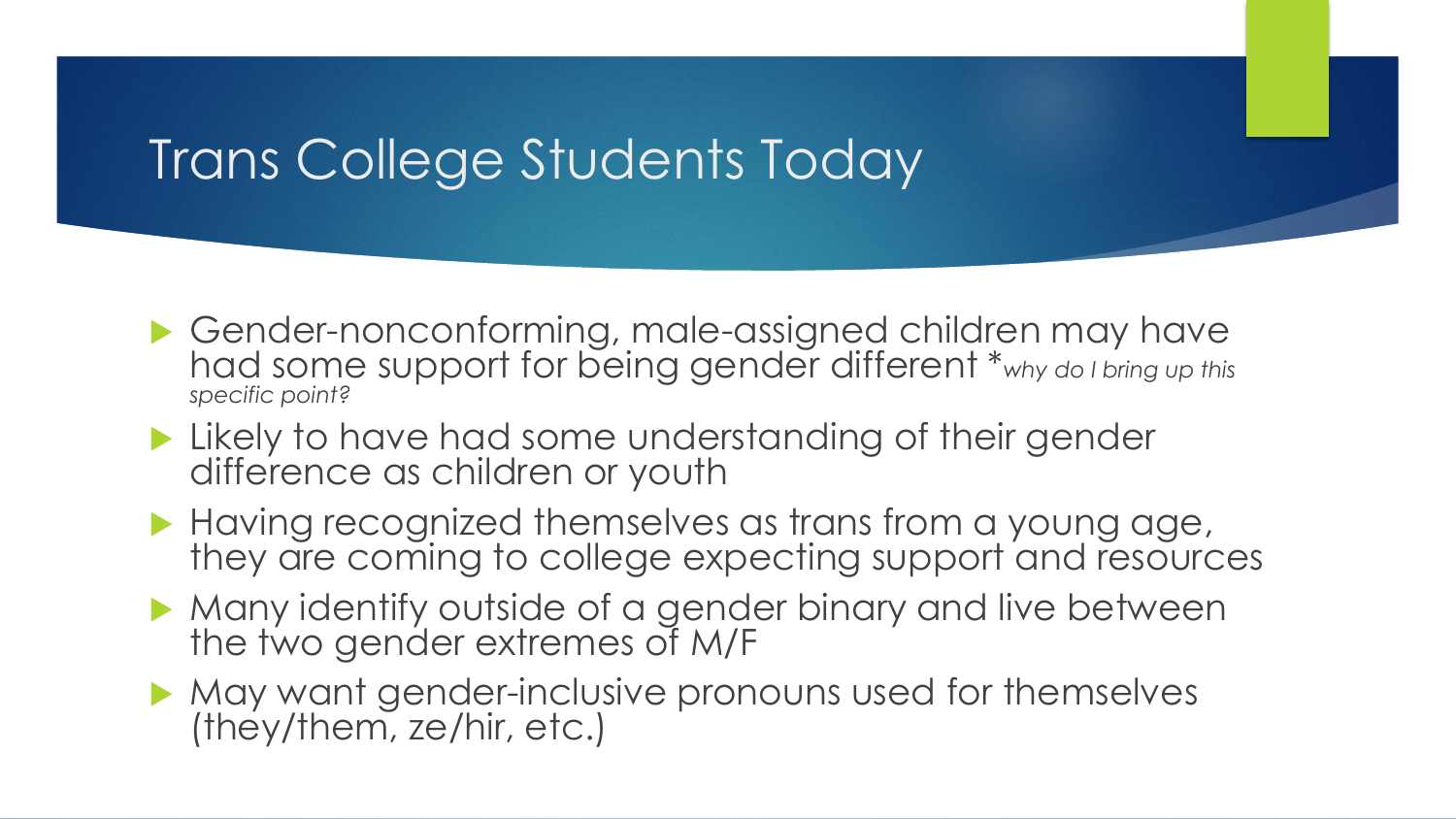# Cass's Theory of Sexual Identity Development

### Vivienne Cass's model (1979)

- **Stage 1: Identity Awareness/confusion** -The individual is aware of being "different."
- **Stage 2: Identity Comparison**

-The individual compares their feelings and emotions to those they identify as heterosexual.

**Stage 3: Identity Tolerance** 

-The individual tolerates their identity as being non-heterosexual.

• Stage 4: Identity Acceptance

-The individual accepts their new identity and begins to become active in the "gay community."

• Stage 5: Identity Pride

-The individual becomes proud of their identity and becomes fully immersed in "gay culture."

**Stage 6: Identity Synthesis** ٠

-The individual fully accepts their identity and synthesizes their former "heterosexual life" and their new identity.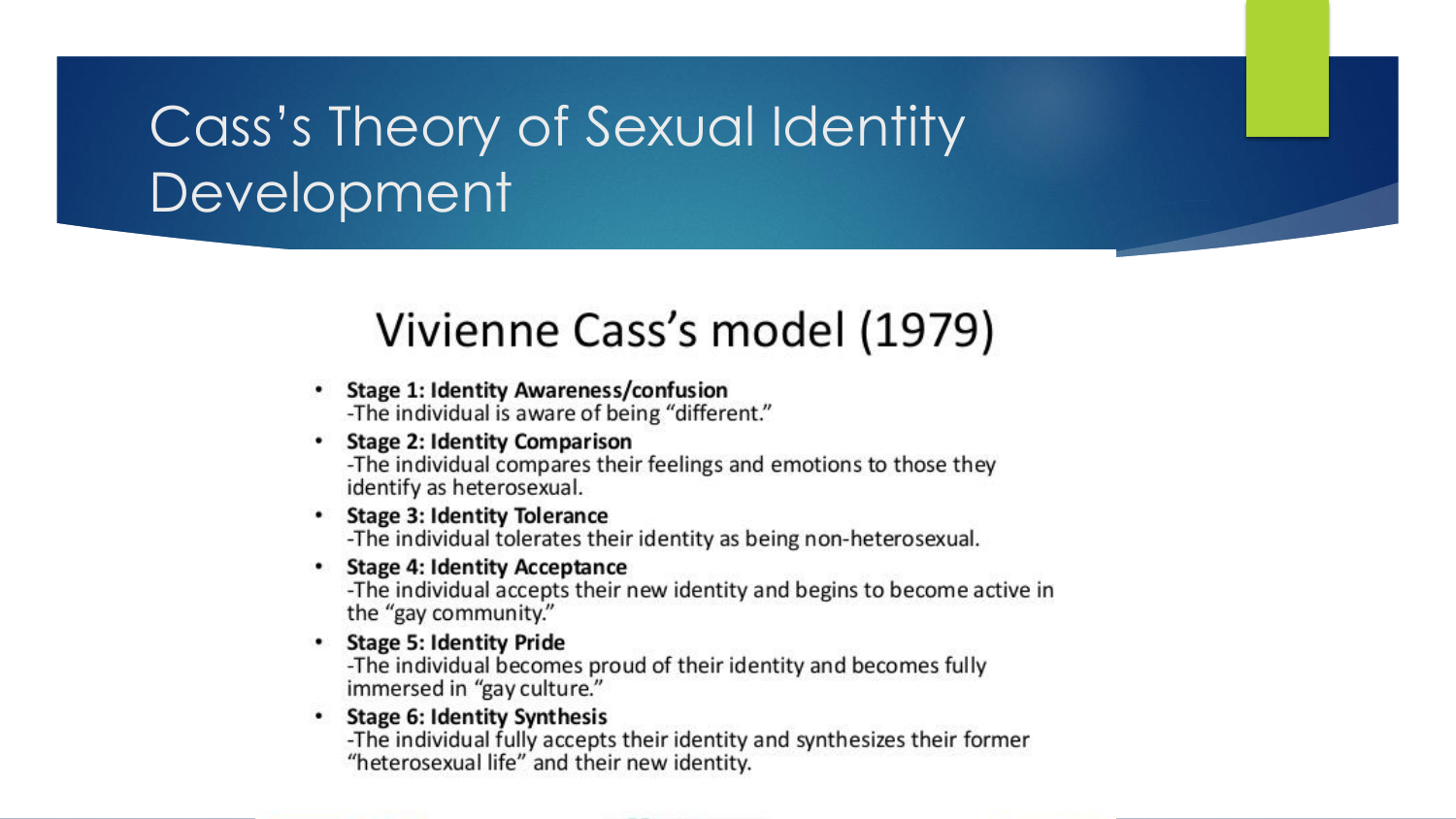# Campus Climate Survey

- Quantitative with some open-ended answer opportunities
- **Measuring climate for LGBTQ students in terms of:** 
	- **Overall perception**
	- **Language use**
	- **Perceived advocacy efforts**
	- Willingness to intervene in trans\*/homophobic bias incidents
	- Comfort in discussing LGBT-related issues
- **ALL undergraduates**
- 239 respondents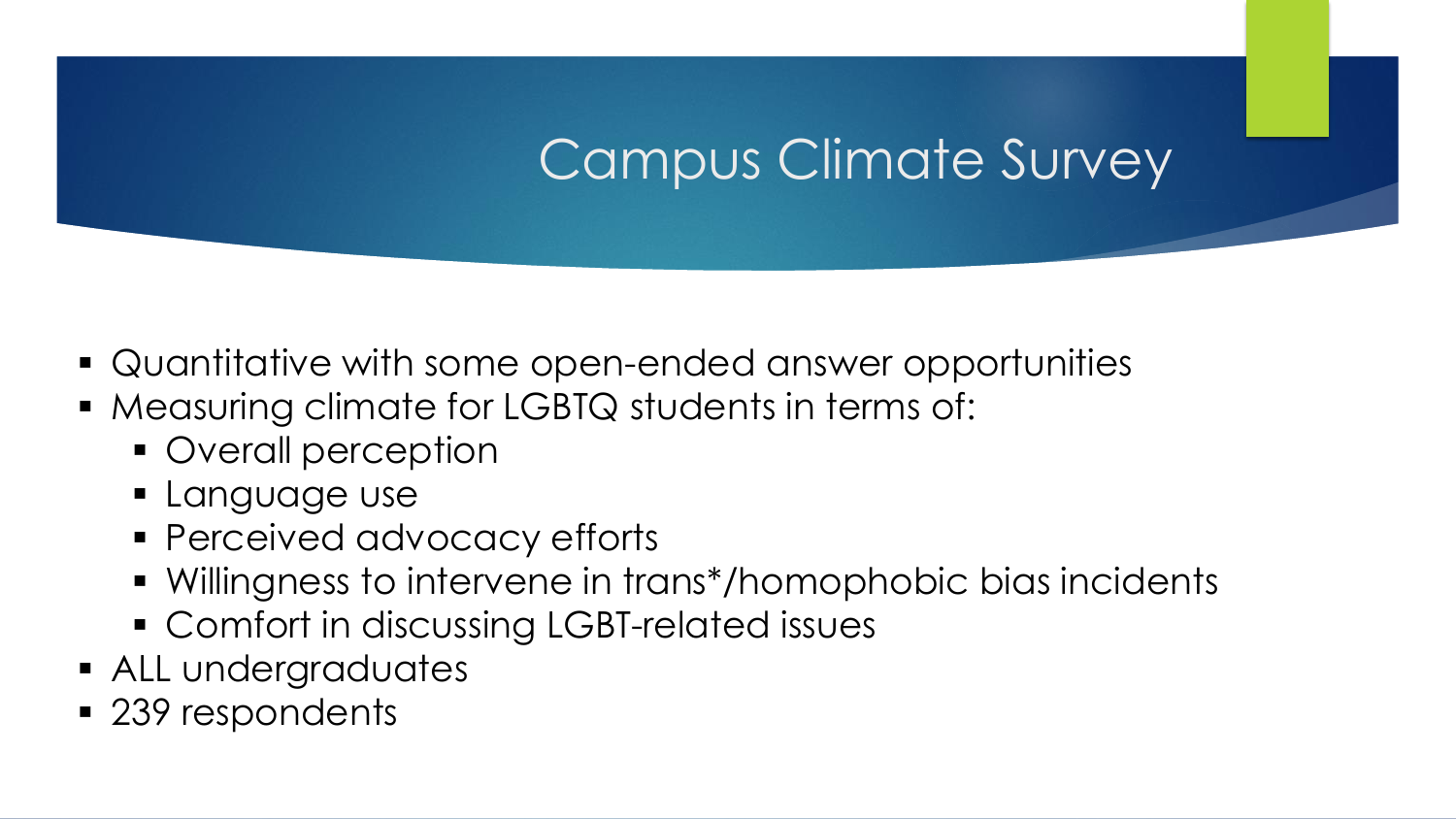### Survey Results

- **Infrequent** LGBTQ advocacy information posted around campus
- Anti-LGBTQ graffiti **is not** an issue
- Anti-LGBTQ language and derogatory terms heard as often as **monthly**
- **Never** hear staff or faculty stereotype, make negative remarks, or tell jokes that put down LGBTQ people
- **Not sure** if they would confront another student in a bias incident
- **Likely** to **Very Likely** to confront staff or faculty in a bias incident
- **Residence Halls, Holmes Dining,** and **Recreation Center** are where they are most likely to encounter anti-LGBTQ language and behaviors
- **Very Comfortable** discussing LGBTQ-related issues in the classroom and in a research paper
- Overall, they find the campus to be **Welcoming** towards LGBTQ students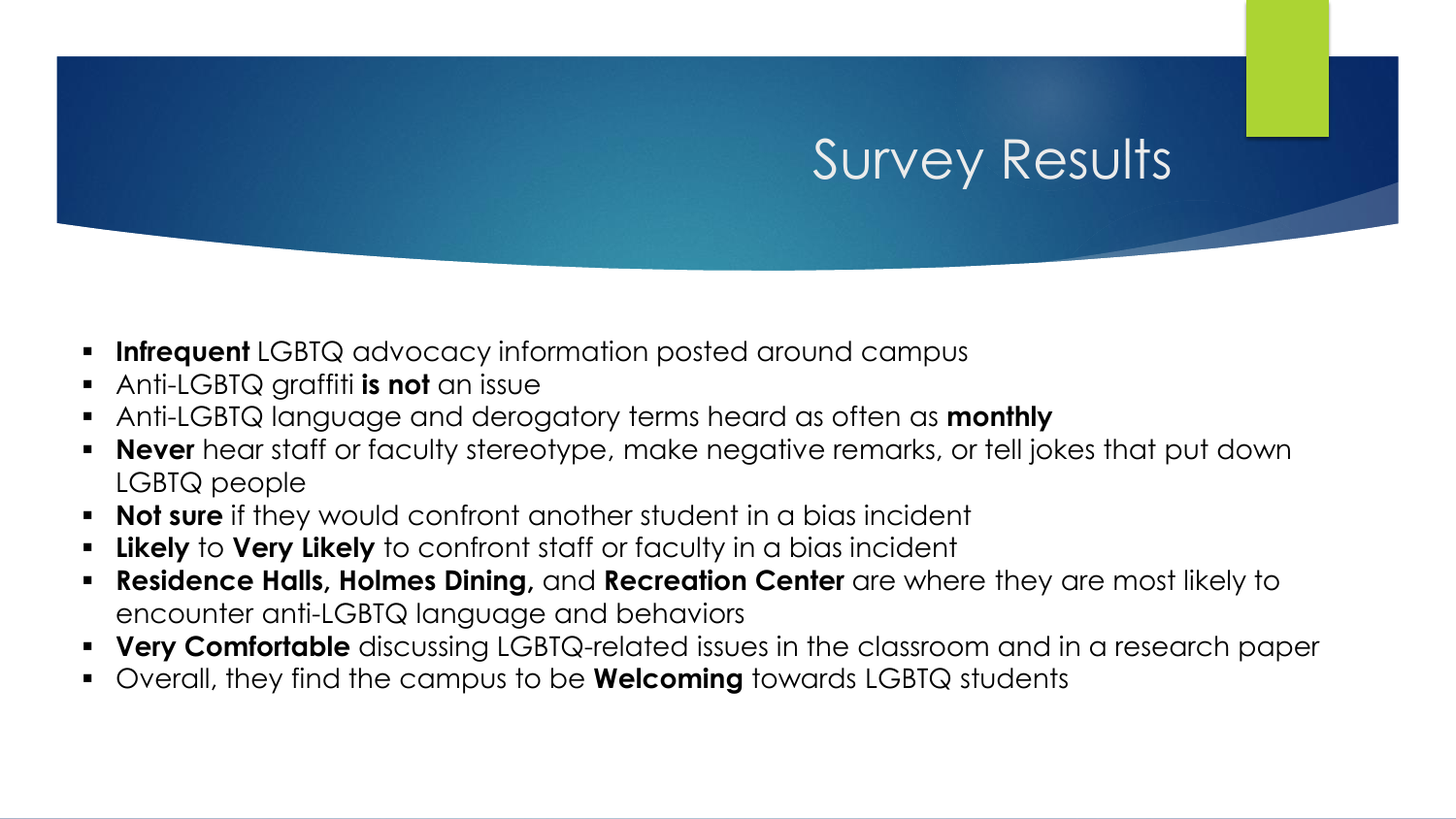#### **Write-In Responses:**

Social media \*Fraternity\* recruitment event Walking around campus Public bathrooms

8. If any, where are you most likely to encounter anti-LGBTQ behaviors or language used on campus?

|                            |                                       | Response<br><b>Total</b> | <b>Response</b><br>Percent |
|----------------------------|---------------------------------------|--------------------------|----------------------------|
|                            |                                       | No responses were en     |                            |
| Classrooms                 |                                       | 34                       | 17%                        |
| Holmes Dining Hall         |                                       | 92                       | 45%                        |
| Student Lounge             |                                       | 35                       | 17%                        |
| Hammond Campus Center      |                                       | 36                       | 17%                        |
| Residence Halls            |                                       | 116                      | 56%                        |
| Recreation Center          |                                       | 51                       | 25%                        |
| Library                    |                                       | 8                        | 4%                         |
| Other, please specify view |                                       | 29                       | 14%                        |
|                            | Total Respondents (For this Question) | 206                      |                            |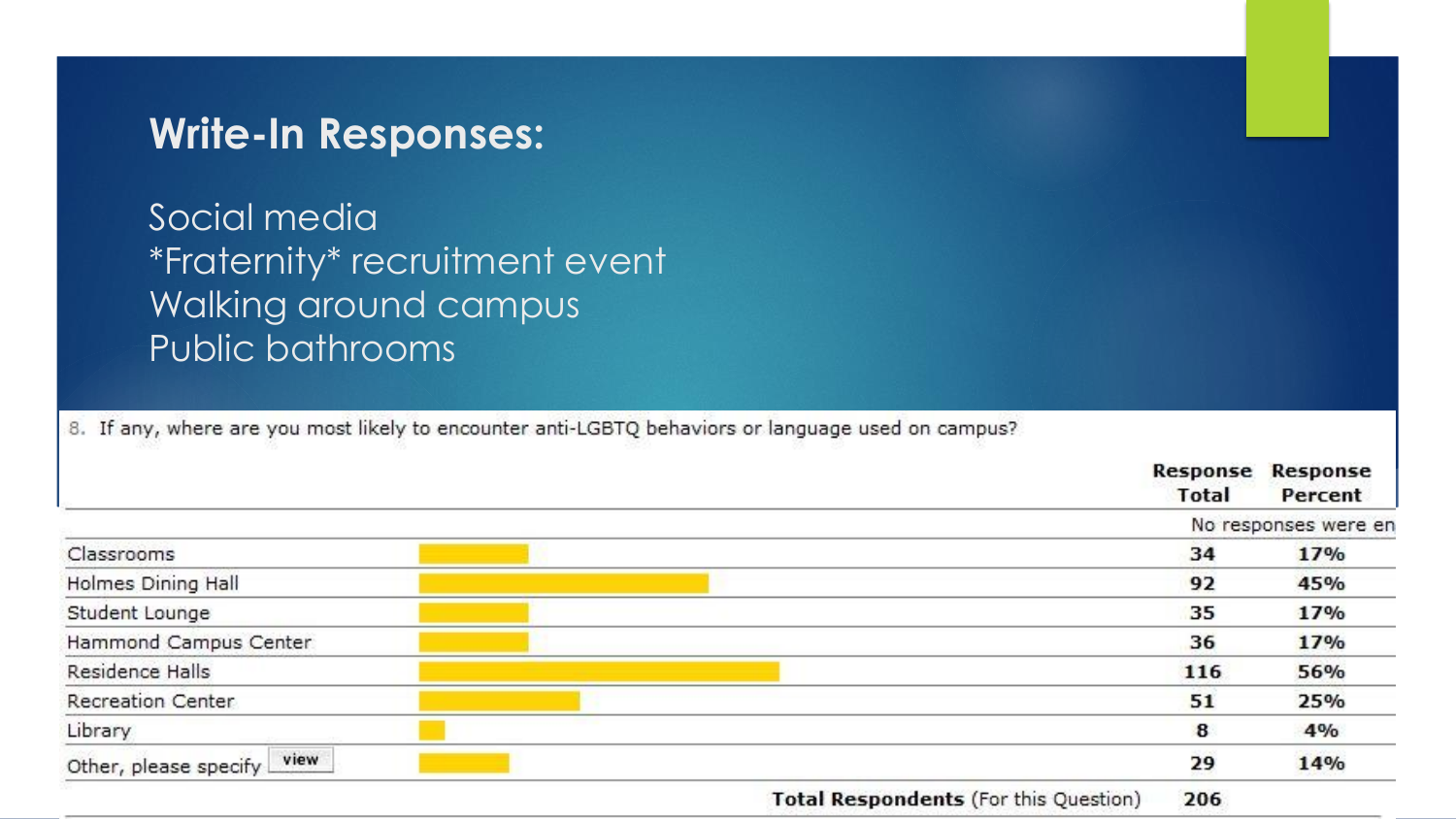# **Sample Response #1** Bias, Denial, or Trans\*/Homophobia

How often do you hear anti-LGBTQ language or derogatory terms such as "faggot" used by students?

#### **Daily**

If you were to see or hear anti-LGBTQ behaviors or language by another student, how likely would you be to confront them?

#### **Very Unlikely**

If you were to see or hear anti-LGBTQ behaviors or language by a faculty or staff member, how likely would you be to confront them?

#### **Very Unlikely**

If any, where are you most likely to encounter anti-LGBTQ behaviors or language used on campus? **My Mouth**

How comfortable would you feel discussing LGBTQ issues in your academic classes? **Very Uncomfortable**

Overall, how welcoming would you indicate the campus is towards LGBTQ students? **Welcoming**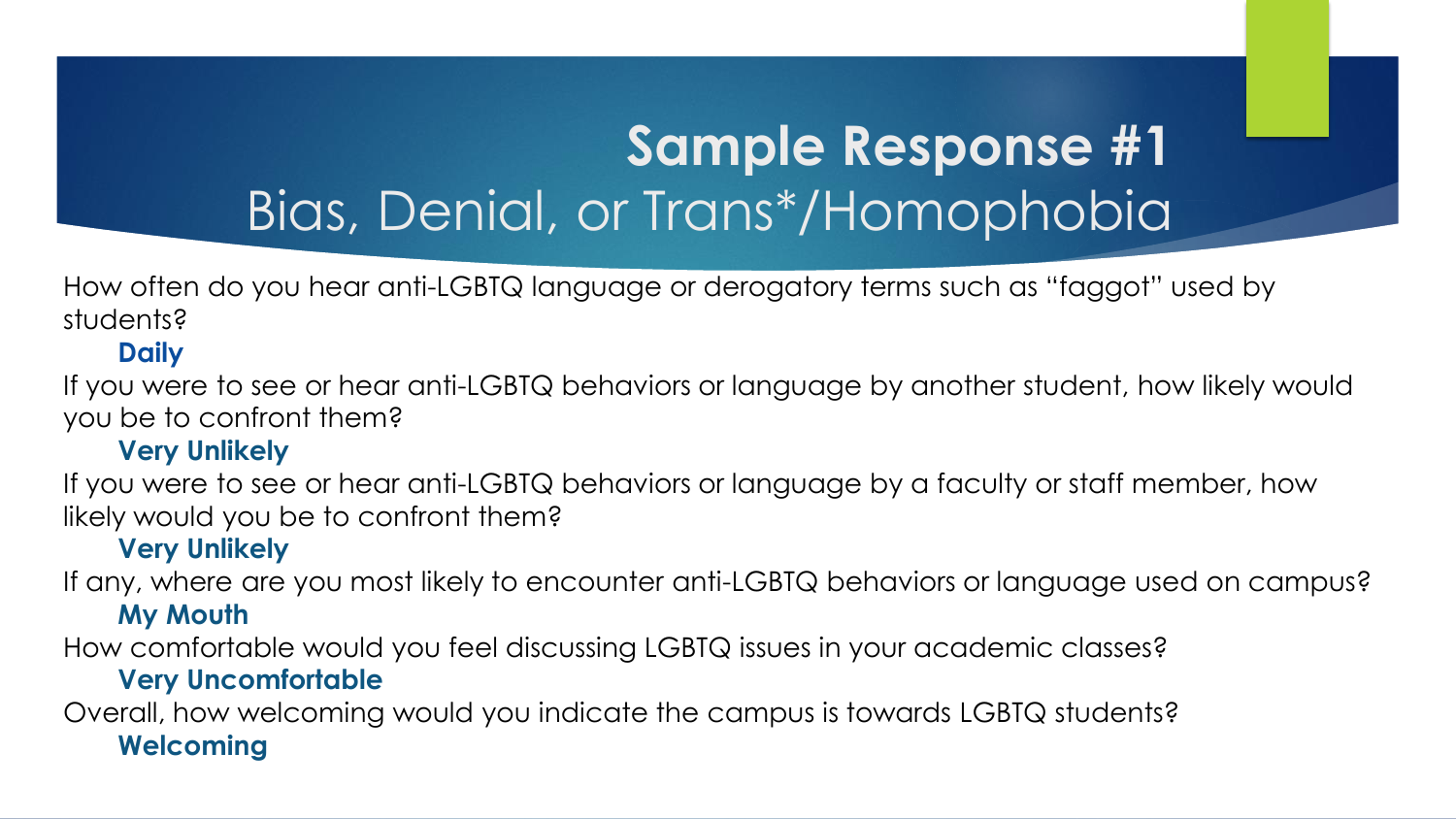# **Sample Response #2** Accountability / I Don't Care

How often do you hear anti-LGBTQ language or derogatory terms such as "faggot" used by students?

#### **Never**

How often if at all, do you hear faculty or staff stereotype, make negative remarks, or tell jokes that put down LGBTQ-identified persons?

#### **Never**

If you were to see or hear anti-LGBTQ behaviors or language by another student, how likely would you be to confront them?

#### **Very Unlikely**

If you were to see or hear anti-LGBTQ behaviors or language by a faculty or staff member, how likely would you be to confront them?

#### **Very Unlikely**

How comfortable would you feel discussing LGBTQ Issues in your academic classes?

#### **Very Uncomfortable**

How Comfortable would you feel writing a paper about LGBTQ issues?

#### **Very Uncomfortable**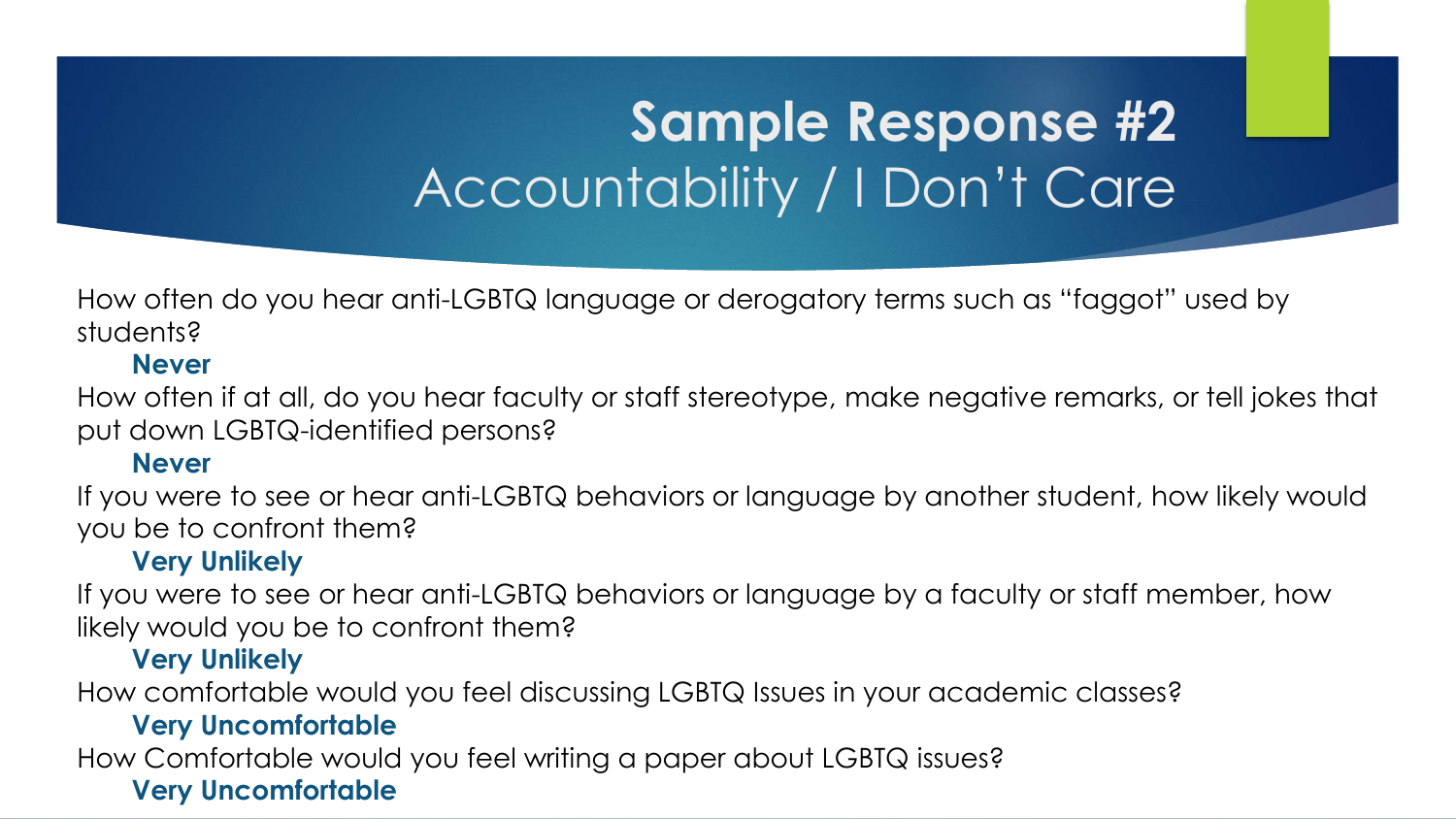# **Sample Response #2 Cont'd** Accountability / I Don't Care

If any, where are you most likely to encounter anti-LGBTQ behaviors or language used on campus?

#### **Stop Wasting My \*\*\*\*\*\*\* Time.**

Overall, how welcoming would you indicate the campus is towards LGBTQ students? **Neutral**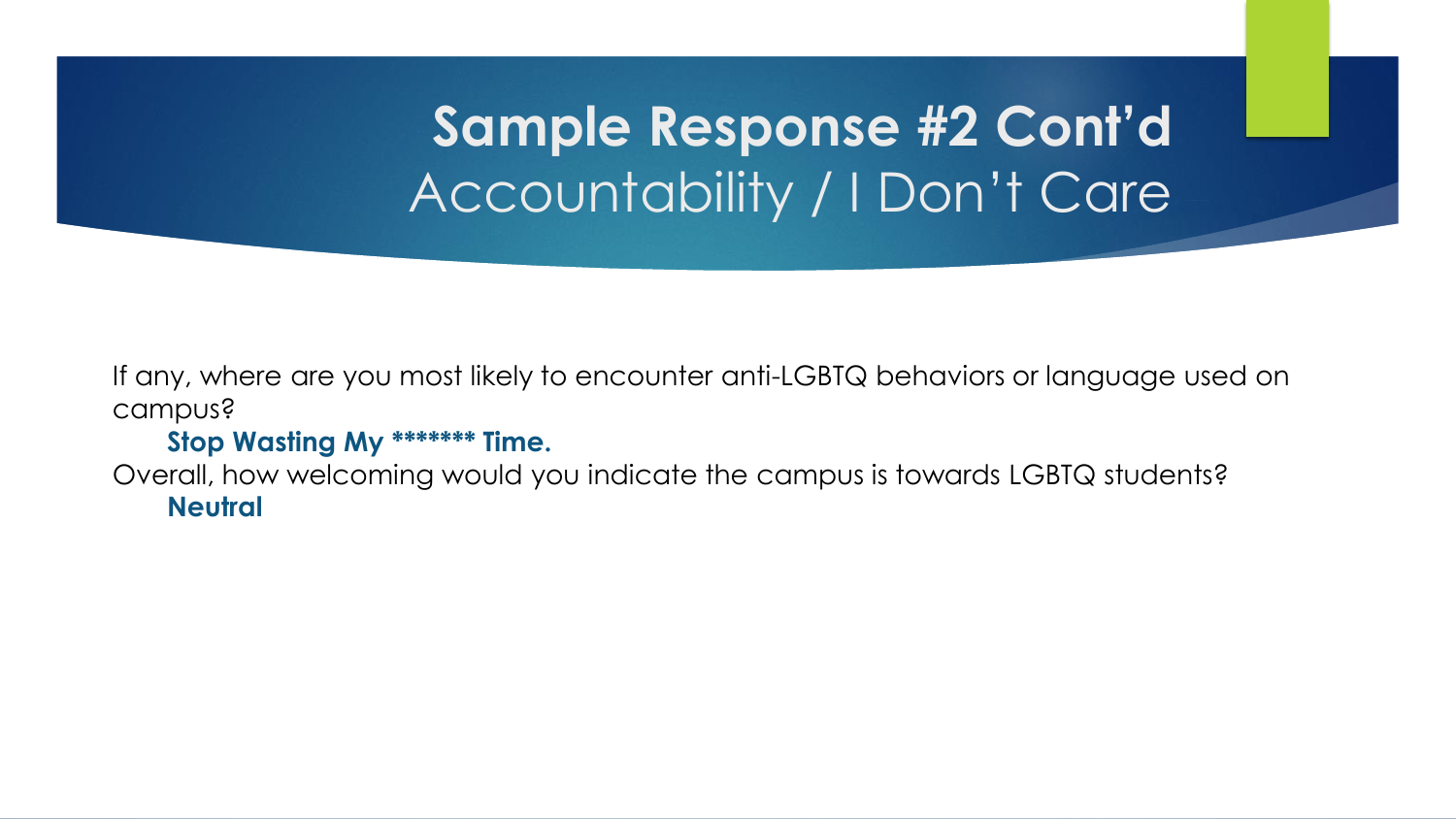# **Sample Response #3** We're Doing a Good Job

How frequently do you see LGBTQ advocacy information posted around campus?

#### **Frequently**

Have you ever seen anti-LGBTQ graffiti on the Fitchburg State campus?

#### **No**

How often do you hear anti-LGBTQ language or derogatory terms such as "faggot" used by students?

#### **Weekly**

How often, if at all, do you hear faculty or staff stereotype, make negative remarks, or tell jokes that put down LGBTQ-identified persons?

#### **Never**

If you were to see or hear anti-LGBTQ behaviors or language by another student, how likely would you be to confront them?

#### **Very Likely**

If you were to see or hear anti-LGBTQ behaviors or language by a faculty or staff member, how likely would you be to confront them?

#### **Very Likely**

Overall, how welcoming would you indicate the campus is towards LGBTQ students?

#### **Very Welcoming**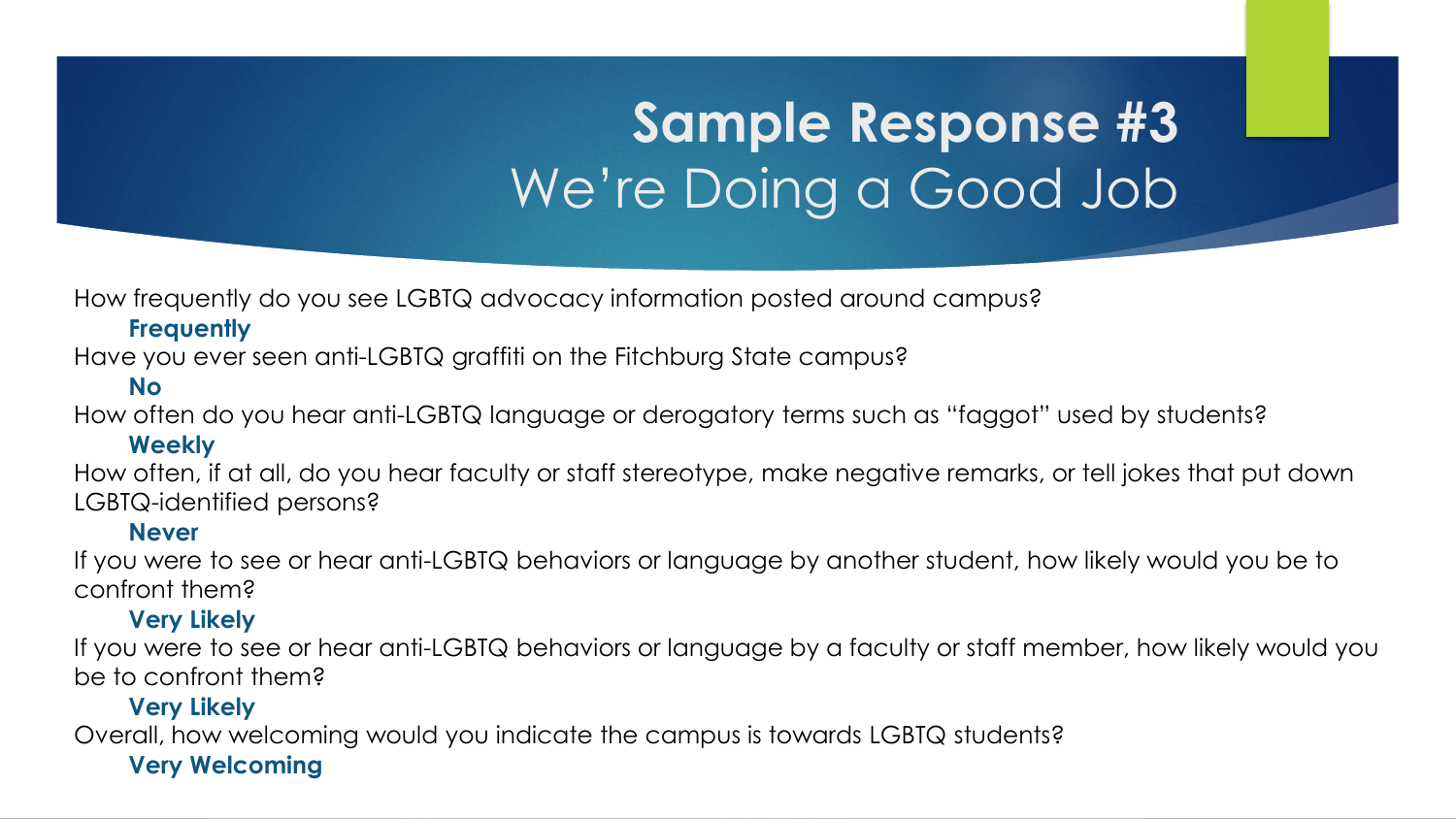# **Sample Response #3 Cont'd** We're Doing a Good Job

"This issue seems to be more among the student population and it's more in daily conversation (ex: faggot, fag, gay) and if I ever hear it I always confront people respectfully about it because it is immature and rude. As far as when and where it occurs I would say mostly in places where people aren't being observed or surrounded by faculty or staff such as the library, lounges, walking to class, residence halls etc! The efforts made by the campus to put a stop to this inappropriate behavior is **truly noticed** and is wonderful! Please keep up the incredible and remarkable efforts!  $\odot$ "